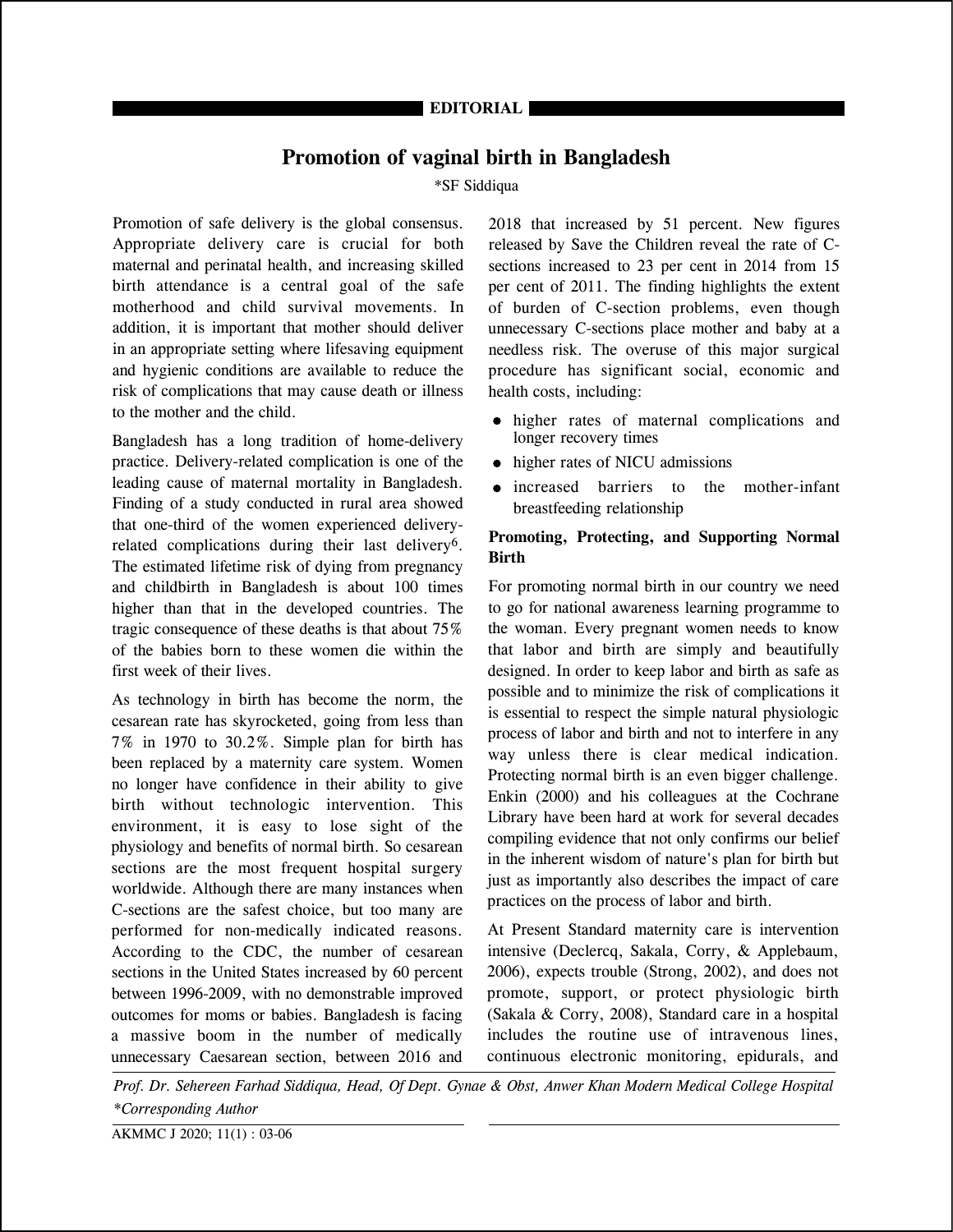restrictions eating and drinking and movement (Declercq *et al.*, 2006). Women give birth on their back & direct pushing is the norm (Declercq *et al.*, 2006). None of these practices reflects the best available research (Coalition for Improving Maternity Services, 2007; Enkin *et al.*, 2000). These interventions and restrictions make labor and birth more difficult for women by increasing stress, disrupting the hormonal orchestration of labor, and interfering with the natural, physiologic process of labor and birth.

## EVIDENCE-BASED PRACTICE MAKE BIRTH HEALTHIER AND SAFER FOR MOTHERS AND BABIES

The World Health Organization identifies four care practice that promote, support, and project normal birth (Chalmers & Porter, 2001). Lamaze International identifies two additional practices. Together, these six practices are supported by research, including systematic reviews from The Cochrane Library and the Coalition for Improving Maternity Services (2007). Romano and Lothian (2008) provide a detailed overview of the research that supports these six care practices

**i) Healthy Birth Practice #1:** Let Labor Begin on Its Own (Amis:2009)

In most cases, the best way to insure that the baby is ready to be born and the mother's body is ready to birth her baby is to let begin on its own. In the last weeks of pregnancy, the baby moves down into the pelvis, the cervix softens, and the uterine muscle becomes more receptive to oxytocin. Elective labor induction not only increase the use of analgesia but also the incidence of nonreassuring fetal heart rate patterns, shoulder dystocia, instrument delivery, and cesarean surgery (Gore *et al.*, 2007).

**ii) Healthy Birth Practice #2:** Walk, Move Around, and Change Positions throughout Labor (Shilling, 2009)

Free movement in labor helps women to cope with strong and painful contractions while gently moving the baby into the pelvis and through the birth canal. The pain of contractions can be a guide to the laboring woman as she moves in response to what she feels, trying to find comfort as the contractions become increasingly strong. A systematic review of the effects of freedom of movement in labor found that policies encouraging nonsupine positioning or movement, or both, in labor may result in shorter labors, increased uterine contractility, greater comfort, and reduced need for pharmacologic pain relief and decreased risk for operative delivery (Simkin & O'Hara, 2002).

**iii) Healthy Birth Practice #3:** Bring a Loved One, Friend, or Doula for Continuous Support (Green & Hotelling, 2009)

In labor, women feel better when cared for and encouraged by people they know and trust. For most women, they may be husband, family, close friends or Doula support the laboring woman in simple but important ways maintaining her privacy, helping her get comfortable, creating a cocoon that helps her feel safe and protected. This is especially important in the unfamiliar and often overwhelming hospital environment. Continuous labor support are thought to be derived from a reduction in maternal anxiety and decrease in stress hormones. Increased catecholamines in labor may result in vasoconstriction and a reduction in uterine blood flow (Coad & Dunstall, 2001).

**iv) Healthy Birth Practice #4:** Avoid Interventions That Are Not Medically Necessary (Lothian, 2009)

Using intravenous lines and electronic fetal monitoring restrict women's ability to walk, change positions, and find comfort as the contractions become increasingly painful. If women are able to eat and drink in labor, there is no need for intravenous lines. No research suggests that labor birth are safer if food and fluids are restricted and intravenous lines are in place. In fact, increasing evidence indicates that the routine use of intravenous lines may contribute o fluid overload in labor (Goer *et al.*, 2007). The routine use of continuous electronic fetal monitoring compared with intermittent auscultation increases the likelihood of instrument vaginal delivery and cesarean surgery but does not reduce the incidence of cerebral palsy, stillbirth, low Apgar scores, newborn death rates, or admission to the neonatal intensive care unit.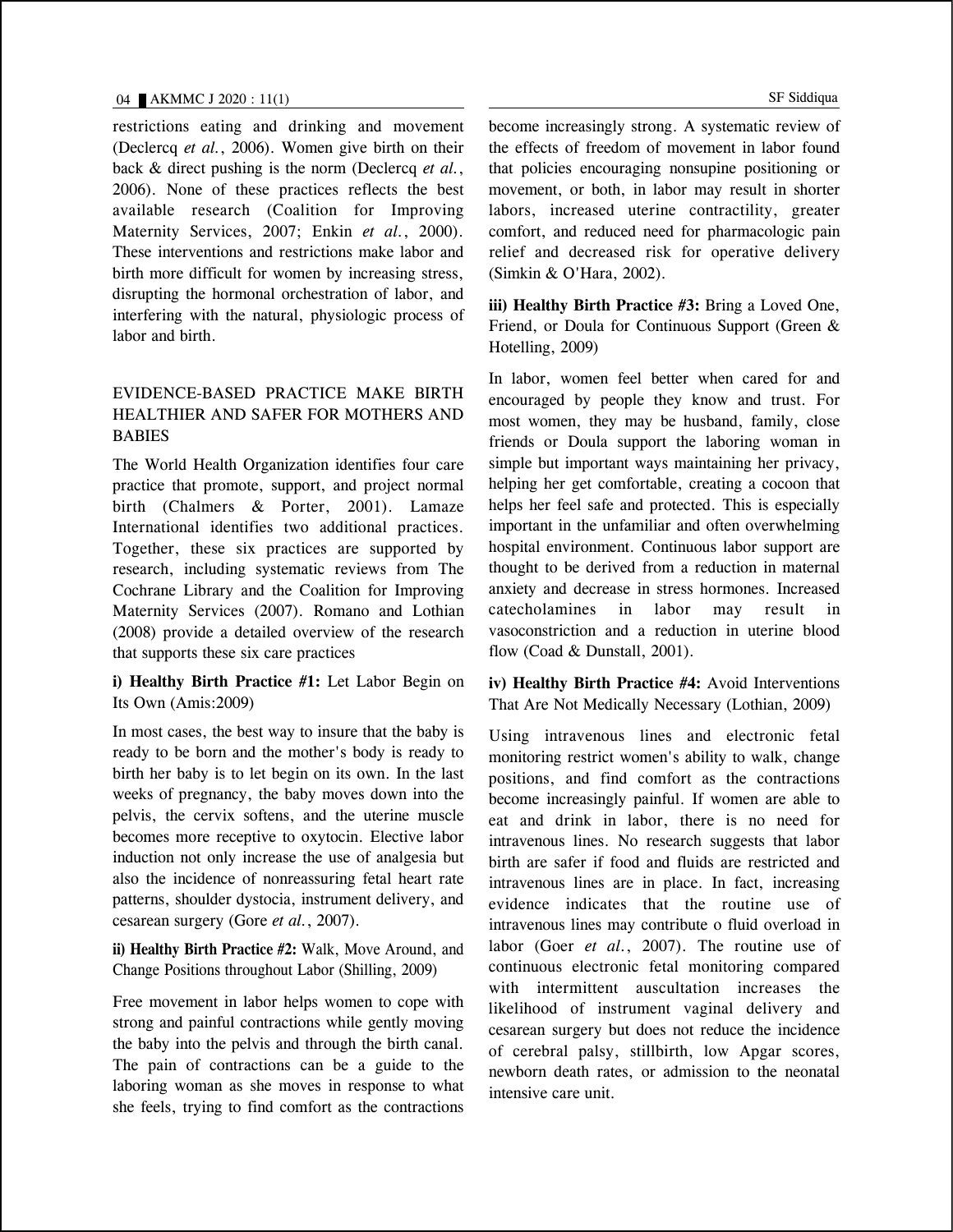**v) Healthy Birth Practice #5:** Avoid Giving Birth on the Back, and Follow the Body's Urges to Push (DiFranco, Romano, & Keen, 2009)

Upright positions - including squatting, sitting, or lying on the side - make it easier for the baby to descend and move through the birth canal. Changing positions helps wiggle the baby through the pelvis by enlarging pelvic diameters. It is also more comfortable to give birth in positions other than on the back. The use of upright or side lying positions during second stage labor is associated with a shorter duration of second stage fewer forceps or vacuum births fewer forceps or fewer episiotomies, fewer abnormal fetal heart rate patterns, and less chance of having severe pain during pushing (Gupta, Hofmeyr, & Smyth, 2004).

**vi) Healthy Birth Practice #6:** Keep Mother and Baby Together - It's Best for Mother, Baby and Breastfeeding (Crenshaw, 2009)

Physiologically, mothers and babies are meant to be together. Mothers are less likely to hemorrhage and are more satisfied. Babies stay warmer, their heart rates are more stable, respiration are more regular less likely to become hypoglycemic or have breastfeeding difficulties (Moore *et al.*, 2007). The benefits are so clear that it is considered a harmful practice to separate mothers and babies unless there is serious medical indication (Enkin *et al.*, 2000).

In Conclusion Child birth education right from the beginning of pregnancy can help women to choose health care providers and places of birth that ensure evidence based maternity care in order to have a safe and health natural birth. Creating labour and birth environment's that protect, promote and support normal vaginal birth will require dramatic change in the hospital delivery system.

Bangladesh has a fairly extensive network of providing maternal and child health services from grassroots to higher levels. So it is time demanded issue to follow evidence based maternity care practice for promoting vaginal delivery.

#### **References**

- 1. King JF. A short history of evidence-based obstetric care. Best Pract Res Clin Obstet Gynaecol 2005; **19**: 3-14.
- 2. Hofmeyr GJ. Evidence-based intrapartum care. Best Pract Res Clin Obstet Gynaecol 2005; **19**: 103-15.
- 3. Berghella V, Baxter JK, Chauhan S. Evidencedbased surgery for cesarean delivery. Am J Obstet Gynecol 2005; **193**: 1607-17.
- 4. US Preventive Services Task Force. Agency for health care research and quality. Available at: www.ahcpr.gov/clinic/ajpmsuppl/harris3. htm. Accessed November 9, 2007.
- 5. Enkin M, Keirse MJNC, Neilson J, *et al.* A guide to effective care in pregnancy and childbirth. Oxford: Oxford University Press; 2000.
- 6. Bonovich L. Recognizing the onset of labor. J Obstet Gynecol Neonat Nurs 1990; **19**: 141-5.
- 7. Pattinson RC, Farrel E. Pelvimetry for fetal cephalic presentations at or near term. Cochrane Database Syst Rev 2007; 2:CD000161, doi:10.1002/ 14651858. CD000161.
- 8. Dowswell T, Thornton JG, Hewison J, Lilford RJL. Should there be a trial of home versus hospital delivery in the United Kingdom? Measuring outcomes other than safety is feasible. BMJ 1996; **312**: 753.
- 9. Hodnett ED, Downe S, Edwards N, Walsh D. Home-like versus conventional institutional settings for birth. Cochrane Database Syst Rev 2004; **4**: CD000012.
- 10. Slome C, Wetherbee H, Daly M, Christensen K, Meglen M, Thiede H. Effectiveness of certified nurse-midwives. Am J Obstet Gynecol 1976; **124**: 177-82.